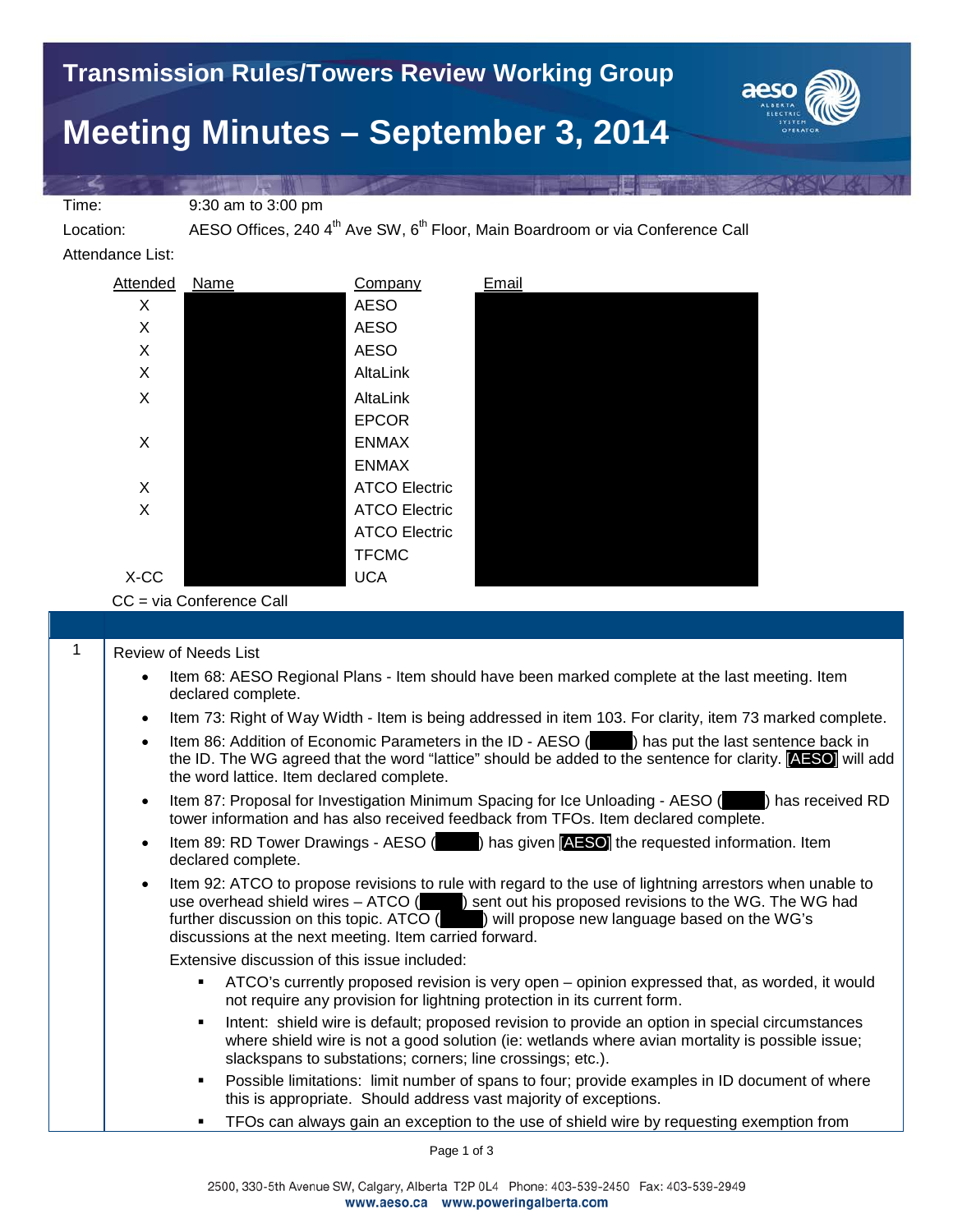

AESO if some other protection scheme (ie: lightning arrestors) is preferred.

- Item 93: Regarding Line Optimization AESO (2008) gave an update to the WG that he will be engaging the AESO Cost Allocation Committee. Item carried forward.
- Item 95: Request to TFOs to investigate operational experience with outages induced by ice unloading on transmission lines – AESO (edge) received some responses from the WG members. General consensus achieved - it should be given consideration in the design of towers if galloping considerations are removed since there have been a number of known events where ice unloading has occurred. Item 95 declared complete.
- Item 96: Wording for section 21.6 (exemption of insulator strength on slackspans) AESO ( $\Box$ ) sent out proposed rewording of this section but hasn't yet received any feedback. **[AESO]** will email a reminder to the WG. Item is declared complete.
- Item 97: Documentation and Minutes AESO  $($   $)$  hasn't received any comments thus far.
- Item 99: Galloping Outages AltaLink ( $\qquad$ ) let the WG know that there is still ongoing internal discussion. Item carried forward.
- Item 102: AESO Regional Plans The information requested was provided. Item declared complete.
- Item 103: Right of Way Standards ATCO and AltaLink are still discussing this item internally. AESO (Election 2) requested that ATCO and AltaLink bring forward suggested updates at the next meeting. Item carried forward. ACTION: AESO ( $\blacksquare$ ) will also propose new language in the ID recognizing unique ) will also propose new language in the ID recognizing unique situations where full swing may not be reasonable (long river crossings, etc.) for the next meeting.
- Item 104: FTP Access AESO () has sent out instructions on accessing the TR/TR working group FTP site. Some WG members are experiencing difficulty in accessing due to internal IT policies but are working to resolve the issues. Anyone who is ultimately unable to get access can contact **[AESO]** for assistance or alternate delivery of information.
- Item 105: Loading Cost Comparison Draft Report AESO (**Queen)** received comments from UCA ) but has not received any comments from any other  $\overline{WG}$  members thus far.

Extensive committee discussion of the draft report included:

- o Observation that single pole 138kV on road allowance may be more common than H-frame; should be included in report.
- o Alternatives are available if heavy H-class poles are not:
	- Suggest switch to tubular steel construction.
	- Shorten spans (cost impact more structures).
	- **Truss top configurations would allow lighter poles.**
- $\circ$  AltaLink () noted that H-class poles may be more available than widely thought based on recent conversations with major wood pole supplier.
- o AESO 502.2 does not exempt tubular steel from failure containment loadings but does exempt wood subject to analysis checks (clause 10(8)). Suggestion that the exemption should apply to pole structures (steel or wood) or be expanded to direct embedded structures.
- o Observed that in recent projects, tubular steel cost was not as sensitive to gradation as wood poles; for example, little difference in cost between a class H4 and H7 pole as tubular steel costs are more driven by fabrication costs than raw material costs.
- $\circ$  If pushed to caissons the foundation costs far outweigh tubular steel costs; Enmax ( $\circ$ ) noted that tubular steel can be direct embedded even for deadends and angles if done to sufficient depth. Caissons may be over-used.

ACTION: [AESO] to formulate a change order for addition of single pole 138kV to the study. ACTION: [AESO] will revise report based upon addition of single pole and on the WG's discussion on sequence of failure. Will have it out 1 week before next meeting. ACTION: **AESO** will send out a clean copy of revised rules to the WG members. ACTION: [AESO] will formulate a separate action item in the Project